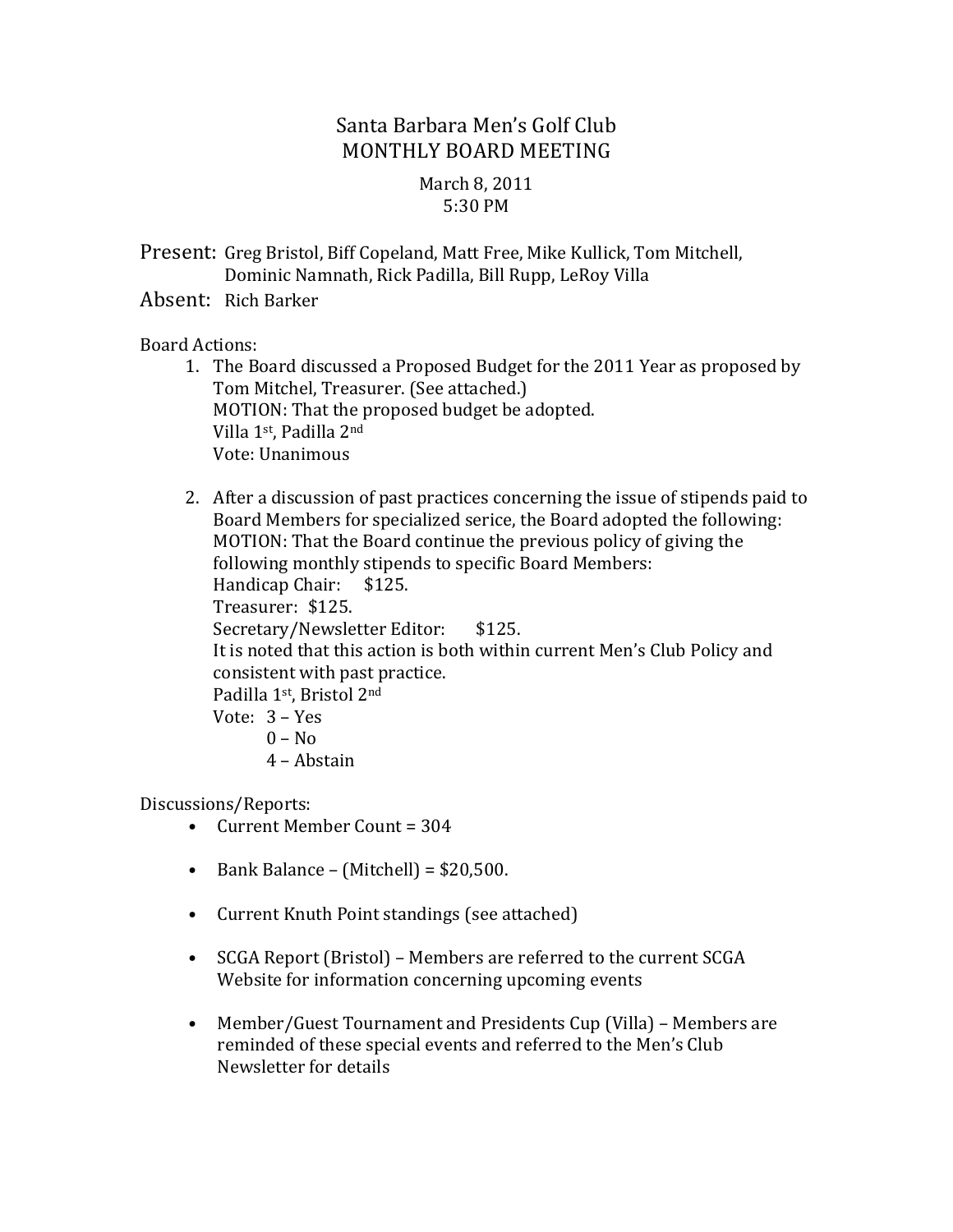• Men's Clun Newsletter (Copeland) - The Newsletter has gone "online" and is "interactive". (Members may make comments about Newsletter articles for all to see.) The Newsletter can be seen at: http://web.me.com/copelandsb/SBMensClub Members are invited to submit articles for posting and photos for the "Photo Gallery"

Meeting Adjourned: 7:10 pm Mitchell 1<sup>st</sup>, Copeland 2<sup>nd</sup> Vote: Unanimous

Respectfully submitted

**Biff Copeland**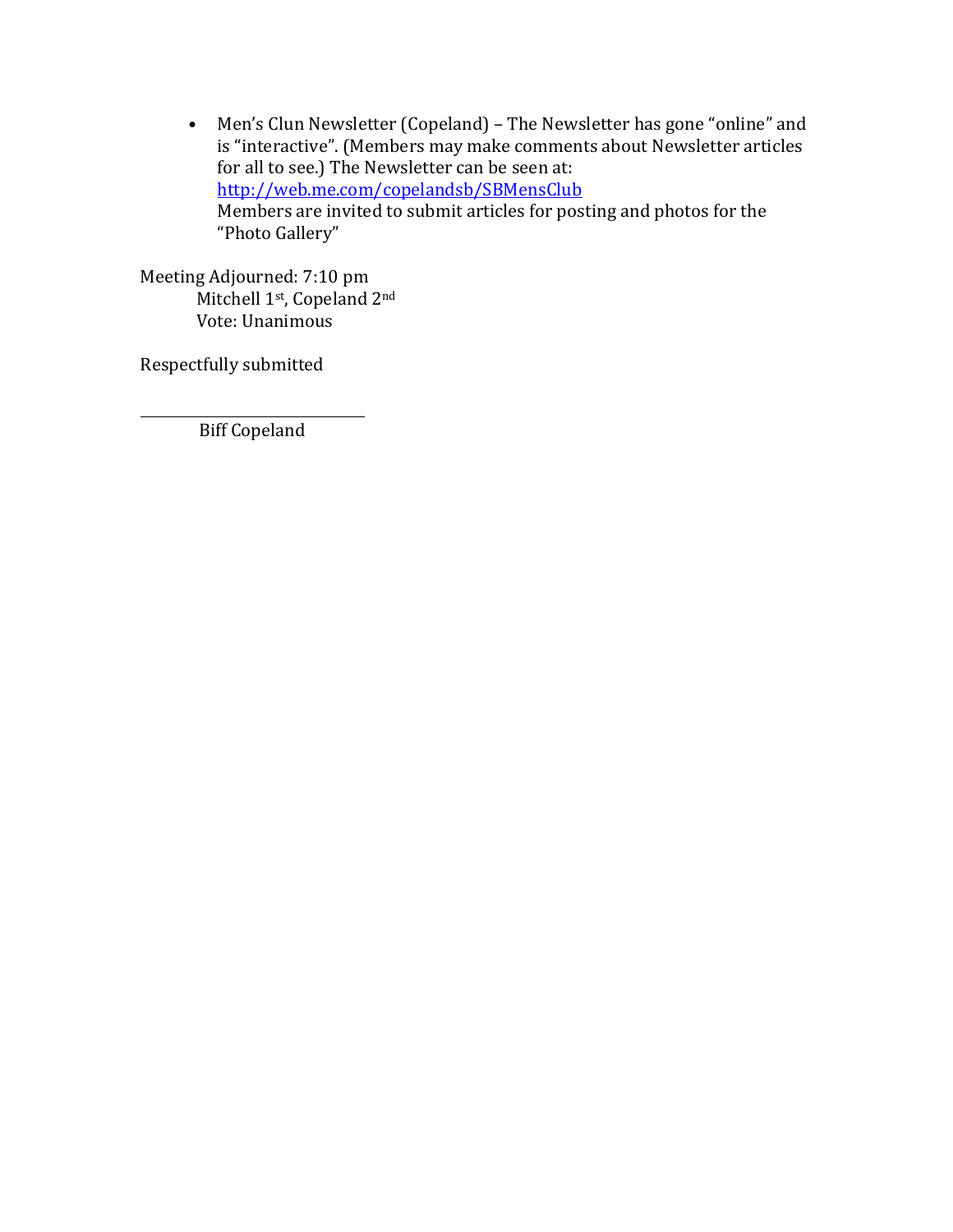## ATTACHMENTS To the March 8, 2011 Minutes

┑

| Santa Barbara Men's Golf Club<br><b>Proposed 2011 Budget</b> |               |                                     |  |  |  |
|--------------------------------------------------------------|---------------|-------------------------------------|--|--|--|
|                                                              |               |                                     |  |  |  |
| Category                                                     | <b>Amount</b> | <b>Comments</b>                     |  |  |  |
| <b>Income</b>                                                |               |                                     |  |  |  |
| <b>Dues</b>                                                  | \$25,500      | 300 members @ \$85                  |  |  |  |
| <b>Fines</b>                                                 | 50            |                                     |  |  |  |
| <b>Tournaments</b>                                           | 2,500         | 50 player member/guest @ \$50       |  |  |  |
| <b>Team Play</b>                                             | 2,100         |                                     |  |  |  |
| <b>Interest</b>                                              | 20            | <b>Checking account</b>             |  |  |  |
| <b>Computer Fees</b>                                         | 180           | <b>Women's Club/Los Paisanos</b>    |  |  |  |
| <b>Banquet</b>                                               | 1,400         | <b>Ticket sales</b>                 |  |  |  |
| <b>Total Income</b>                                          | \$31,750      |                                     |  |  |  |
|                                                              |               |                                     |  |  |  |
| <b>Expenses</b>                                              |               |                                     |  |  |  |
| <b>Accounting</b>                                            | 1,500         |                                     |  |  |  |
| Handicap                                                     | 1,500         |                                     |  |  |  |
| <b>Tournament Coordinator</b>                                | 2,000         |                                     |  |  |  |
| <b>Records/Newsletter</b>                                    | 1,500         |                                     |  |  |  |
| <b>Telephone</b>                                             | 450           | 37.50 per month                     |  |  |  |
| <b>Board Meetings</b>                                        | 2,100         | <b>Meetings/Tournament Lunches</b>  |  |  |  |
| <b>Prize Money</b>                                           | 7,030         |                                     |  |  |  |
| <b>Postage</b>                                               | 250           |                                     |  |  |  |
| <b>Supplies</b>                                              | 800           |                                     |  |  |  |
| <b>SCGA Dues</b>                                             | 9,000         | 300 members @ \$30                  |  |  |  |
| <b>Travel</b>                                                | 200           |                                     |  |  |  |
| <b>Banquet</b>                                               | 1,900         | <b>Drawing Prizes &amp; General</b> |  |  |  |
|                                                              |               | <b>Expense</b>                      |  |  |  |
| <b>Team Play</b>                                             | 2,000         |                                     |  |  |  |
| <b>Miscellaneous</b>                                         | 1,520         |                                     |  |  |  |
| <b>Total Expense</b>                                         | \$31,750      |                                     |  |  |  |

RTM 12/23/10